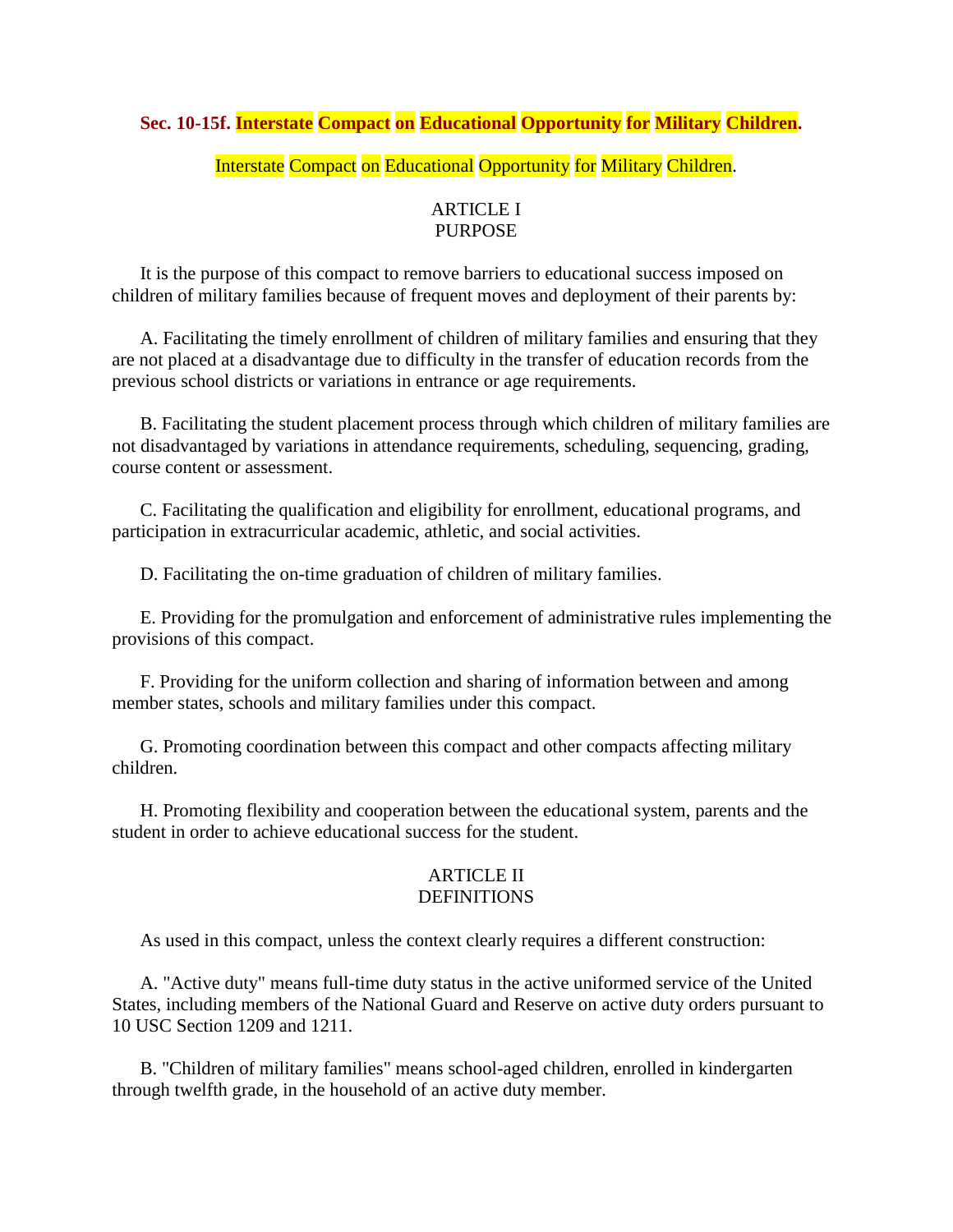C. "Compact commissioner" means the voting representative of each compacting state appointed pursuant to Article VIII of this compact.

 D. "Deployment" means the period one month prior to the service members' departure from their home station on military orders to six months after return to their home station.

 E. "Educational records" means the official records, files, and data directly related to a student and maintained by the school or local education agency, including, but not limited, to records encompassing all the material kept in the student's cumulative folder such as general identifying data, records of attendance and of academic work completed, records of achievement and results of evaluative tests, health data, disciplinary status, test protocols and individualized education programs.

 F. "Extracurricular activities" means a voluntary activity sponsored by the school or local education agency or an organization sanctioned by the local education agency. Extracurricular activities include, but are not limited to, preparation for and involvement in public performances, contests, athletic competitions, demonstrations, displays and club activities.

 G. "Interstate Commission on Educational Opportunity for Military Children" means the commission that is created under Article IX of this compact, which is generally referred to as the Interstate Commission.

 H. "Local education agency" means a public authority legally constituted by the state as an administrative agency to provide control of and direction for kindergarten through twelfth grade public educational institutions.

I. "Member state" means a state that has enacted this compact.

 J. "Military installation" means a base, camp, post, station, yard, center, homeport facility for any ship, or other activity under the jurisdiction of the Department of Defense, including any leased facility, which is located within any of the several states, the District of Columbia, the Commonwealth of Puerto Rico, the U.S. Virgin Islands, Guam, American Samoa, the Northern Marianas Islands and any other U.S. Territory. Such term does not include any facility used primarily for civil works, rivers and harbors projects, or flood control projects.

K. "Nonmember state" means a state that has not enacted this compact.

 L. "Receiving state" means the state to which a child of a military family is sent, brought or caused to be sent or brought.

 M. "Rule" means a written statement by the Interstate Commission promulgated pursuant to Article XII of this compact that is of general applicability, implements, interprets or prescribes a policy or provision of the compact, or an organizational, procedural or practice requirement of the Interstate Commission, and has the force and effect of statutory law in a member state, and includes the amendment, repeal or suspension of an existing rule.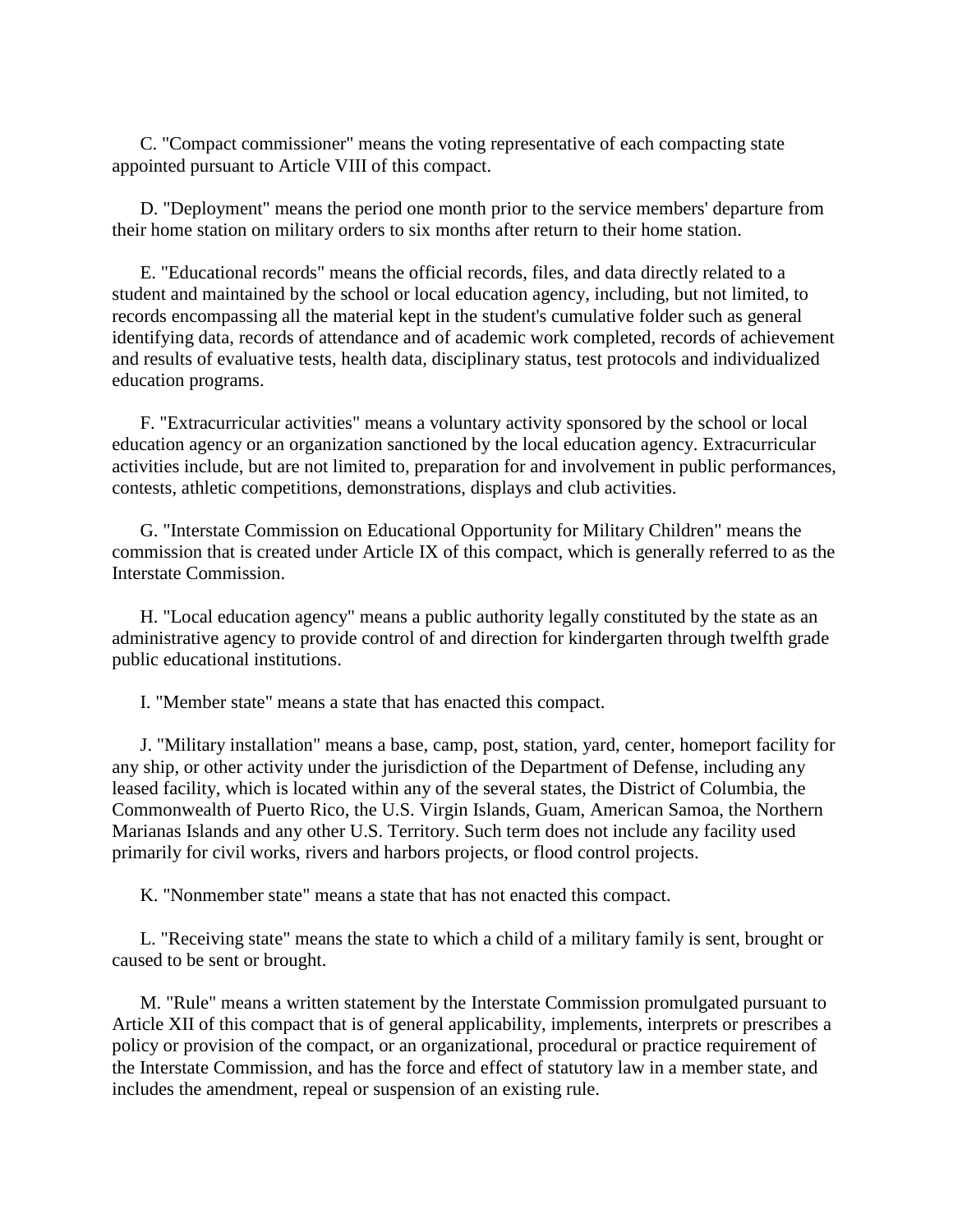N. "Sending state" means the state from which a child of a military family is sent, brought or caused to be sent or brought.

 O. "State" means a state of the United States, the District of Columbia, the Commonwealth of Puerto Rico, the U.S. Virgin Islands, Guam, American Samoa, the Northern Marianas Islands and any other U.S. territory.

 P. "Student" means the child of a military family for whom the local education agency receives public funding and who is formally enrolled in kindergarten through twelfth grade.

 Q. "Transition" means (1) the formal and physical process of transferring from school to school, or (2) the period of time in which a student moves from one school in the sending state to another school in the receiving state.

 R. "Uniformed services" means the Army, Navy, Air Force, Marine Corps, Coast Guard as well as the Commissioned Corps of the National Oceanic and Atmospheric Administration, and Public Health Services.

 S. "Veteran" means a person who served in the uniformed services and who was discharged or released therefrom under conditions other than dishonorable.

### ARTICLE III APPLICABILITY

A. Except as otherwise provided in Section B, this compact shall apply to the children of:

 1. Active duty members of the uniformed services as defined in this compact, including members of the National Guard and Reserve on active duty orders pursuant to 10 USC Section 1209 and 1211;

 2. Members or veterans of the uniformed services who are severely injured and medically discharged or retired for a period of one year after medical discharge or retirement; and

 3. Members of the uniformed services who die on active duty or as a result of injuries sustained on active duty for a period of one year after death.

 B. The provisions of this interstate compact shall only apply to local education agencies as defined in this compact.

C. The provisions of this compact shall not apply to the children of:

1. Inactive members of the National Guard and military reserves;

2. Members of the uniformed services now retired, except as provided in Section A;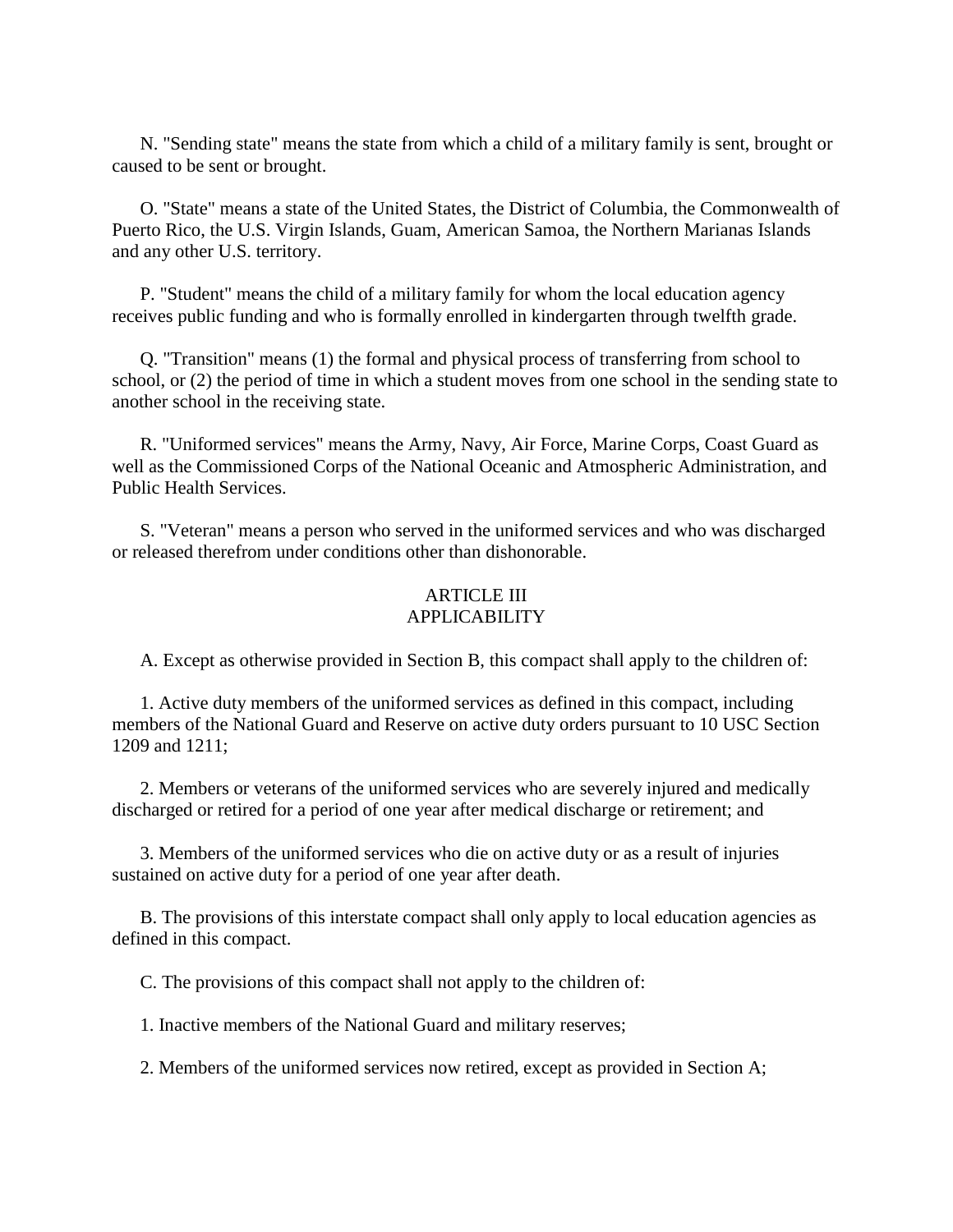3. Veterans of the uniformed services, except as provided in Section A of this Article; and

 4. Other U.S. Dept. of Defense personnel and other federal agency civilian and contract employees not defined as active duty members of the uniformed services.

### ARTICLE IV EDUCATIONAL RECORDS & ENROLLMENT

 A. In the event that official education records cannot be released to the parents for the purpose of transfer, the custodian of the records in the sending state shall prepare and furnish to the parent a complete set of unofficial educational records containing uniform information as determined by the Interstate Commission. Upon receipt of the unofficial education records by a school in the receiving state, the school shall enroll and appropriately place the student based on the information provided in the unofficial records pending validation by the official records, as quickly as possible.

 B. Simultaneous with the enrollment and conditional placement of the student, the school in the receiving state shall request the student's official education record from the school in the sending state. Upon receipt of this request, the school in the sending state will process and furnish the official education records to the school in the receiving state within ten days or within such time as is reasonably determined under the rules promulgated by the Interstate Commission.

 C. Compacting states shall give thirty days from the date of enrollment or within such time as is reasonably determined under the rules promulgated by the Interstate Commission, for students to obtain any immunizations required by the receiving state. For a series of immunizations, initial vaccinations must be obtained within thirty days or within such time as is reasonably determined under the rules promulgated by the Interstate Commission.

 D. Students shall be allowed to continue their enrollment at grade level in the receiving state commensurate with their grade level, including kindergarten, from a local education agency in the sending state at the time of transition, regardless of age. A student that has satisfactorily completed the prerequisite grade level in the local education agency in the sending state shall be eligible for enrollment in the next highest grade level in the receiving state, regardless of age. A student transferring after the start of the school year in the receiving state shall enter the school in the receiving state on their validated level from an accredited school in the sending state.

# ARTICLE V PLACEMENT & ATTENDANCE

 A. When the student transfers before or during the school year, the receiving state school shall initially honor placement of the student in educational courses based on the student's enrollment in the sending state school and educational assessments conducted at the school in the sending state if the courses are offered. Course placement includes, but is not limited to, honors, International Baccalaureate, advanced placement, vocational, technical and career pathways courses. Continuing the student's academic program from the previous school and promoting placement in academically and career challenging courses should be paramount when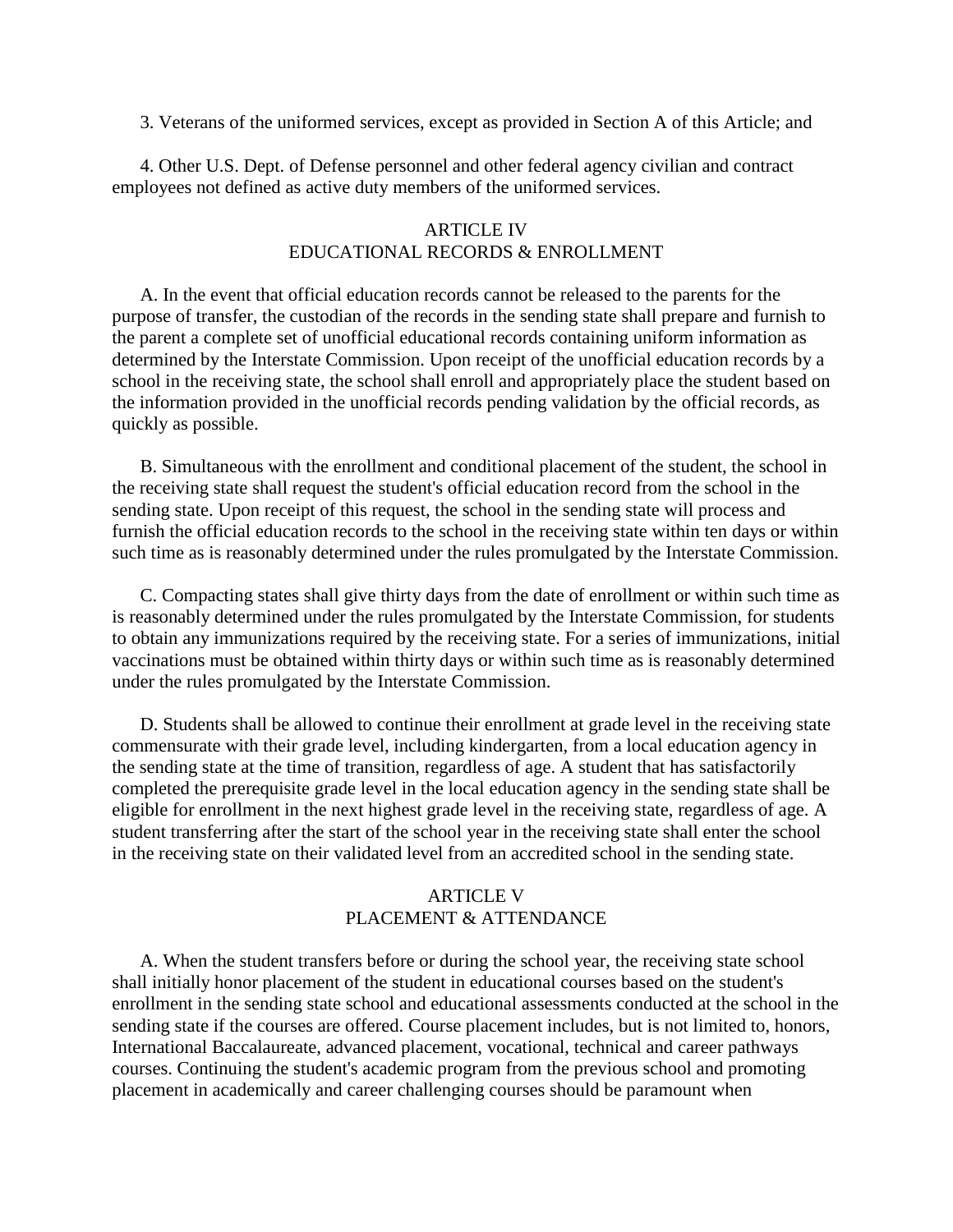considering placement. This does not preclude the school in the receiving state from performing subsequent evaluations to ensure appropriate placement and continued enrollment of the student in the courses.

 B. The receiving state school shall initially honor placement of the student in educational programs based on current educational assessments conducted at the school in the sending state or participation and placement in like programs in the sending state. Such programs include, but are not limited to: (1) Gifted and talented programs; and (2) English as a second language. This does not preclude the school in the receiving state from performing subsequent evaluations to ensure appropriate placement of the student.

 C. (1) In compliance with the federal requirements of the Individuals with Disabilities Education Act, 20 U.S.C.A. Section 1400 et seq., the receiving state shall initially provide comparable services to a student with disabilities based on his current individualized education program; and (2) In compliance with the requirements of Section 504 of the Rehabilitation Act, 29 U.S.C.A. Section 794, and with Title II of the Americans with Disabilities Act, 42 U.S.C.A. Sections 12131-12165, the receiving state shall make reasonable accommodations and modifications to address the needs of incoming students with disabilities, subject to an existing 504 or Title II Plan, to provide the student with equal access to education. This does not preclude the school in the receiving state from performing subsequent evaluations to ensure appropriate placement of the student.

 D. Local education agency administrative officials shall have flexibility in waiving course and program prerequisites, or other preconditions for placement in courses and programs offered under the jurisdiction of the local education agency.

 E. A student whose parent or legal guardian is an active duty member of the uniformed services, as defined by the compact, and has been called to duty for, is on leave from, or immediately returned from deployment to a combat zone or combat support posting, shall be granted additional excused absences at the discretion of the local education agency superintendent to visit with his parent or legal guardian relative to such leave or deployment of the parent or guardian.

### ARTICLE VI **ELIGIBILITY**

### A. Eligibility for enrollment

 1. Special power of attorney, relative to the guardianship of a child of a military family and executed under applicable law shall be sufficient for the purposes of enrollment and all other actions requiring parental participation and consent.

 2. A local education agency shall be prohibited from charging local tuition to a transitioning military child placed in the care of a noncustodial parent or other person standing in loco parentis who lives in a jurisdiction other than that of the custodial parent.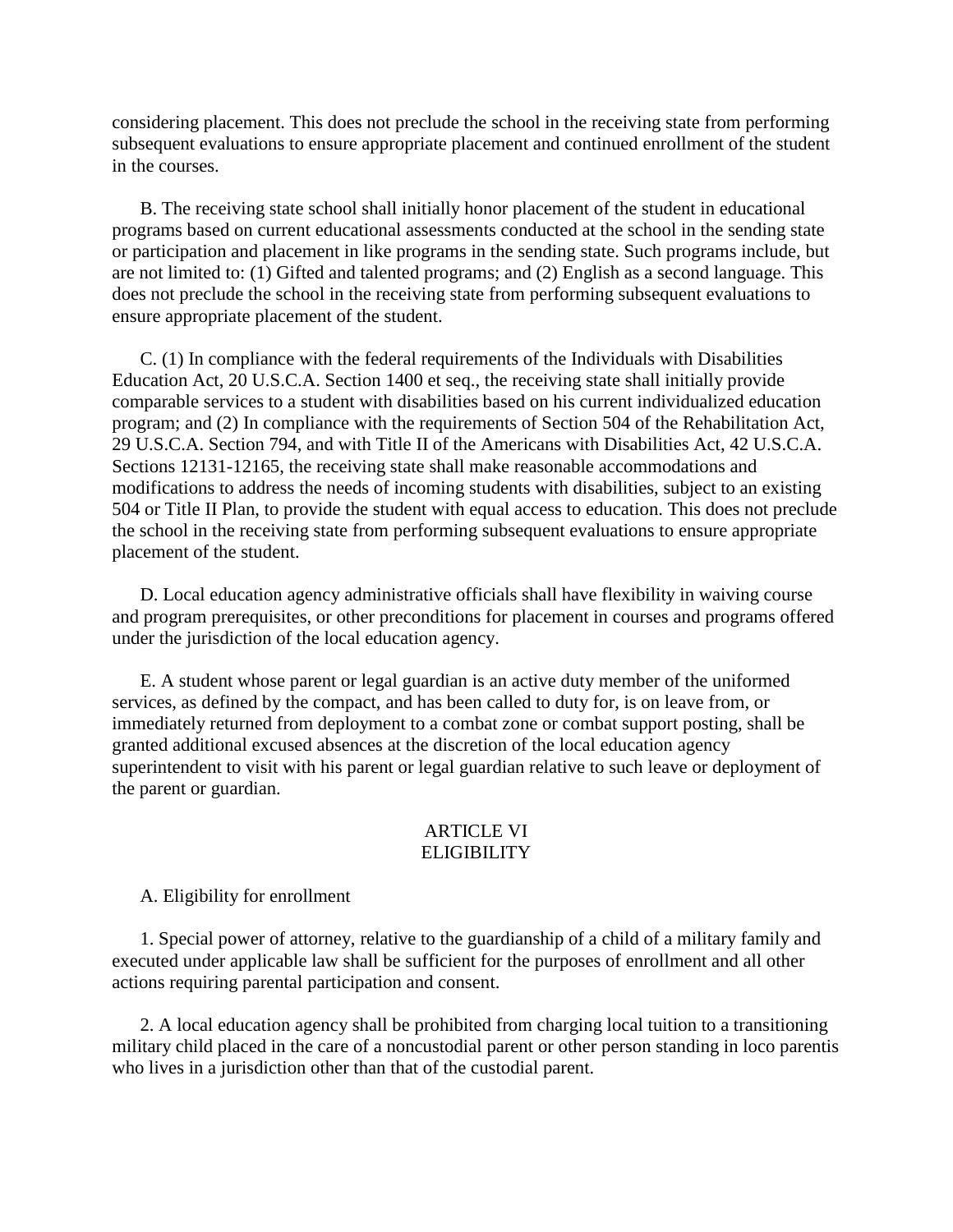3. A transitioning military child, placed in the care of a noncustodial parent or other person standing in loco parentis who lives in a jurisdiction other than that of the custodial parent, may continue to attend the school in which he was enrolled while residing with the custodial parent.

 B. State and local education agencies shall facilitate the opportunity for transitioning military children's inclusion in extracurricular activities, regardless of application deadlines, to the extent they are otherwise qualified.

# ARTICLE VII **GRADUATION**

 In order to facilitate the on-time graduation of children of military families states and local education agencies shall incorporate the following procedures:

 A. Local education agency administrative officials shall waive specific courses required for graduation if similar course work has been satisfactorily completed in another local education agency or shall provide reasonable justification for denial. Should a waiver not be granted to a student who would qualify to graduate from the sending school, the local education agency shall provide an alternative means of acquiring required coursework so that graduation may occur on time.

 B. States shall accept: (1) Exit or end-of-course exams required for graduation from the sending state; or (2) national norm-referenced achievement tests; or (3) alternative testing, in lieu of testing requirements for graduation in the receiving state. In the event the above alternatives cannot be accommodated by the receiving state for a student transferring in his senior year, then the provisions of Article VII, Section C shall apply.

 C. Should a military student transferring at the beginning or during his or her senior year be ineligible to graduate from the receiving local education agency after all alternatives have been considered, the sending and receiving local education agencies shall ensure the receipt of a diploma from the sending local education agency, if the student meets the graduation requirements of the sending local education agency. In the event that one of the states in question is not a member of this compact, the member state shall use best efforts to facilitate the on-time graduation of the student in accordance with Sections A and B of this Article.

# ARTICLE VIII STATE COORDINATION

 A. Each member state shall, through the creation of a State Council or use of an existing body or board, provide for the coordination among its agencies of government, local education agencies and military installations concerning the state's participation in, and compliance with, this compact and Interstate Commission activities. While each member state may determine the membership of its own State Council, its membership must include at least: The state superintendent of education, superintendent of a school district with a high concentration of military children, representative from a military installation, one representative each from the legislative and executive branches of government, and other offices and stakeholder groups the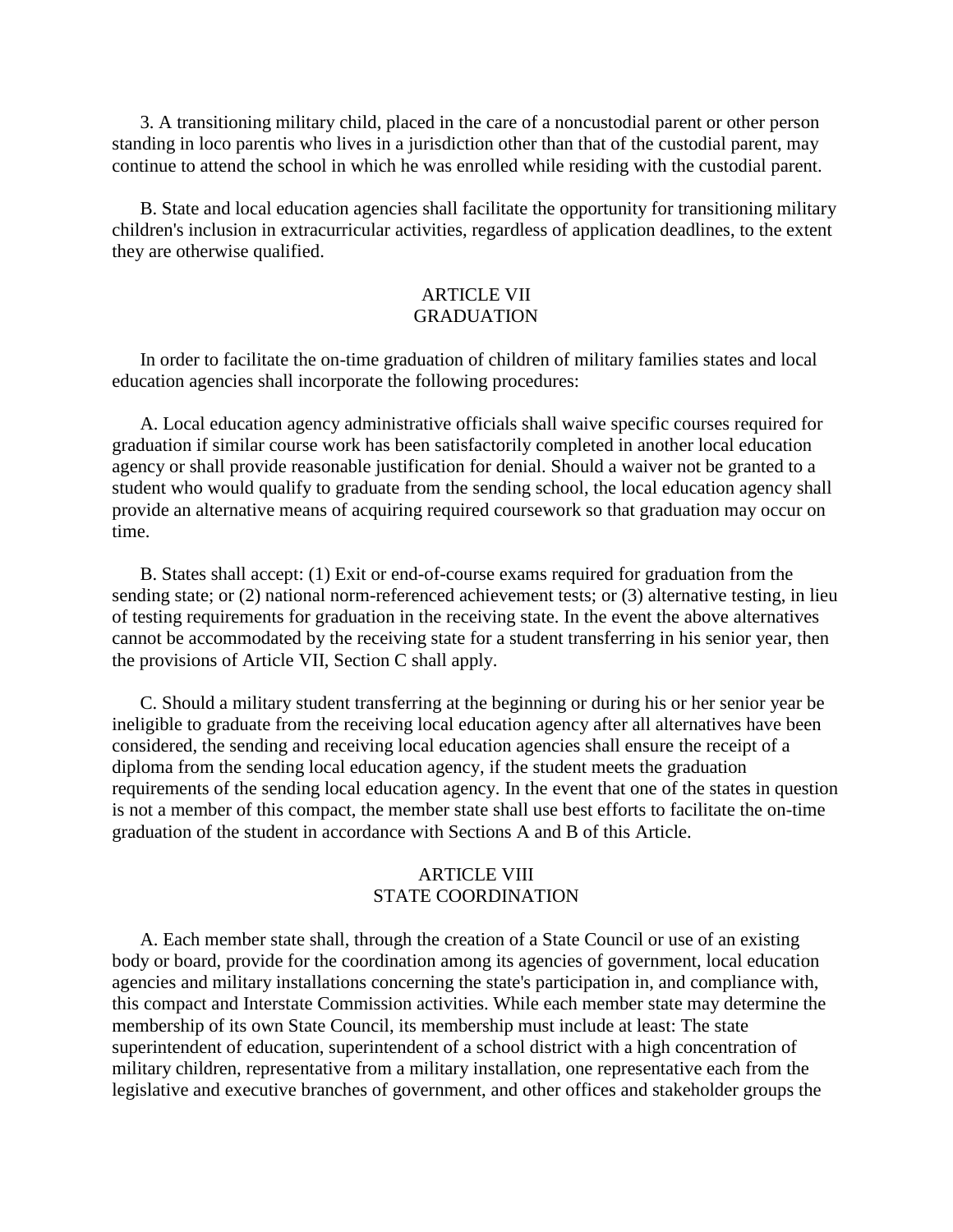State Council deems appropriate. A member state that does not have a school district deemed to contain a high concentration of military children may appoint a superintendent from another school district to represent local education agencies on the State Council.

 B. The State Council of each member state shall appoint or designate a military family education liaison to assist military families and the state in facilitating the implementation of this compact.

 C. The compact commissioner responsible for the administration and management of the state's participation in the compact shall be appointed by the Governor or as otherwise determined by each member state.

 D. The compact commissioner and the military family education liaison designated herein shall be ex-officio members of the State Council, unless either is already a full voting member of the State Council.

# ARTICLE IX INTERSTATE COMMISSION ON EDUCATIONAL OPPORTUNITY FOR MILITARY CHILDREN

 The member states hereby create the "Interstate Commission on Educational Opportunity for Military Children". The activities of the Interstate Commission are the formation of public policy and are a discretionary state function. The Interstate Commission shall:

 A. Be a body corporate and joint agency of the member states and shall have all the responsibilities, powers and duties set forth herein, and such additional powers as may be conferred upon it by a subsequent concurrent action of the respective legislatures of the member states in accordance with the terms of this compact.

 B. Consist of one Interstate Commission voting representative from each member state who shall be that state's compact commissioner.

 1. Each member state represented at a meeting of the Interstate Commission is entitled to one vote.

 2. A majority of the total member states shall constitute a quorum for the transaction of business, unless a larger quorum is required by the bylaws of the Interstate Commission.

 3. A representative shall not delegate a vote to another member state. In the event the compact commissioner is unable to attend a meeting of the Interstate Commission, the Governor or State Council may delegate voting authority to another person from their state for a specified meeting.

 4. The bylaws may provide for meetings of the Interstate Commission to be conducted by telecommunication or electronic communication.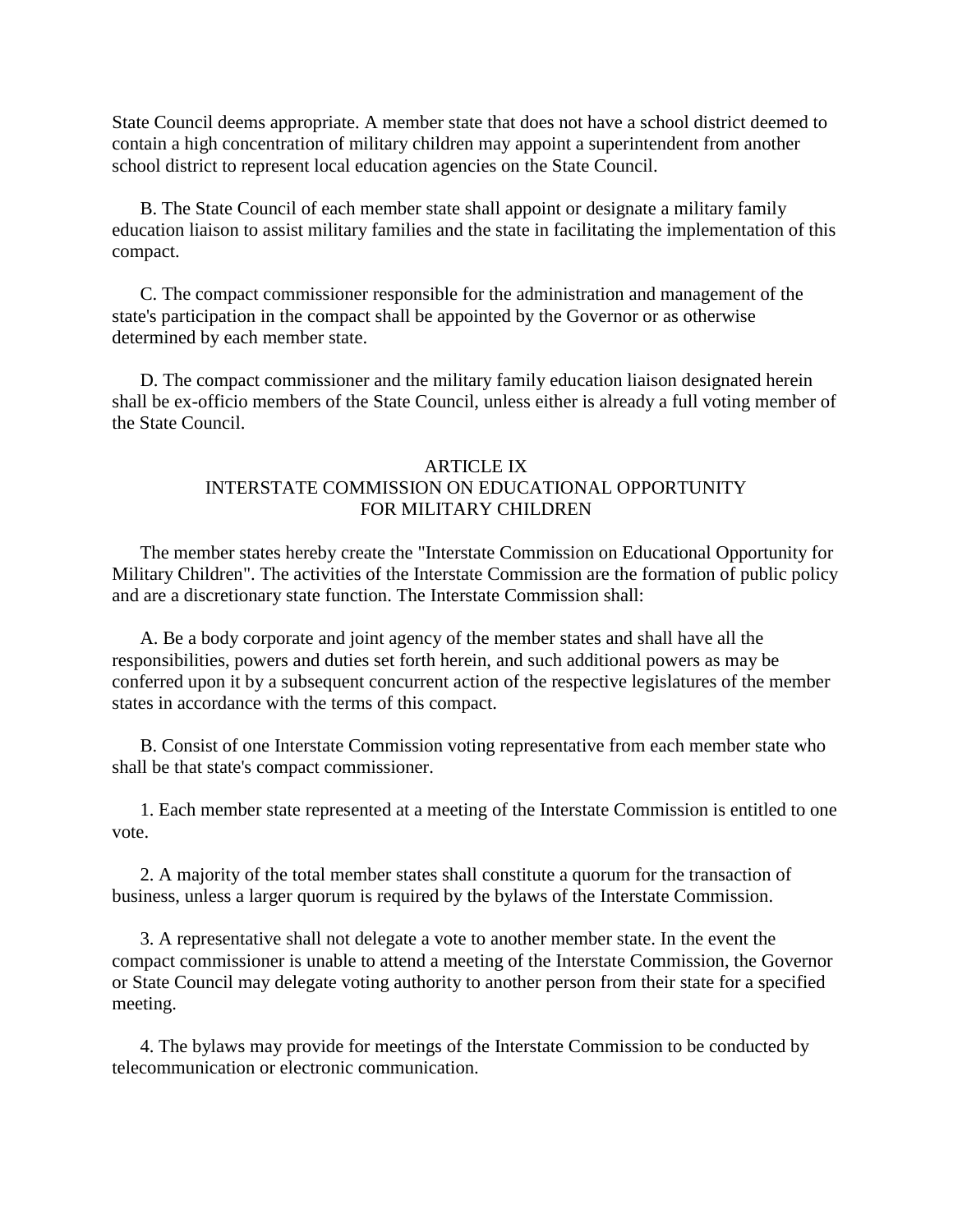C. Consist of ex-officio, nonvoting representatives who are members of interested organizations. Such ex-officio members, as defined in the bylaws, may include, but not be limited to, members of the representative organizations of military family advocates, local education agency officials, parent and teacher groups, the U.S. Department of Defense, the Education Commission of the States, the Interstate Agreement on the Qualification of Educational Personnel and other interstate compacts affecting the education of children of military members.

 D. Meet at least once each calendar year. The chairperson may call additional meetings and, upon the request of a simple majority of the member states, shall call additional meetings.

 E. Establish an executive committee, whose members shall include the officers of the Interstate Commission and such other members of the Interstate Commission as determined by the bylaws. Members of the executive committee shall serve a one-year term. Members of the executive committee shall be entitled to one vote each. The executive committee shall have the power to act on behalf of the Interstate Commission, with the exception of rulemaking, during periods when the Interstate Commission is not in session. The executive committee shall oversee the day-to-day activities of the administration of the compact including enforcement and compliance with the provisions of the compact, its bylaws and rules, and other such duties as deemed necessary. The U.S. Dept. of Defense, shall serve as an ex-officio, nonvoting member of the executive committee.

 F. Establish bylaws and rules that provide for conditions and procedures under which the Interstate Commission shall make its information and official records available to the public for inspection or copying. The Interstate Commission may exempt from disclosure information or official records to the extent they would adversely affect personal privacy rights or proprietary interests.

 G. Give public notice of all meetings and all meetings shall be open to the public, except as set forth in the rules or as otherwise provided in the compact. The Interstate Commission and its committees may close a meeting, or portion thereof, where it determines by two-thirds vote that an open meeting would be likely to:

1. Relate solely to the Interstate Commission's internal personnel practices and procedures;

2. Disclose matters specifically exempted from disclosure by federal and state statute;

 3. Disclose trade secrets or commercial or financial information which is privileged or confidential;

4. Involve accusing a person of a crime, or formally censuring a person;

 5. Disclose information of a personal nature where disclosure would constitute a clearly unwarranted invasion of personal privacy;

6. Disclose investigative records compiled for law enforcement purposes; or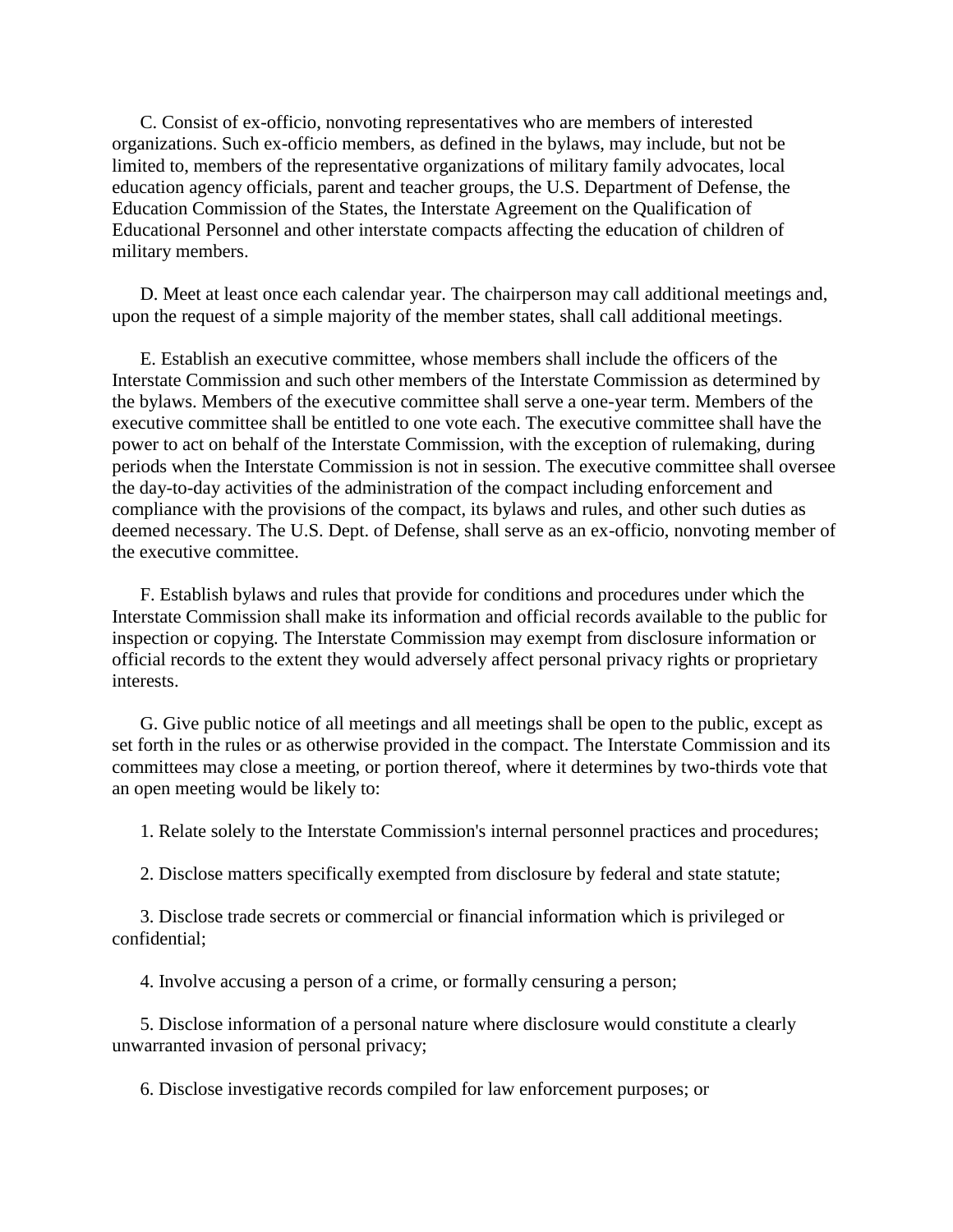7. Specifically relate to the Interstate Commission's participation in a civil action or other legal proceeding.

 H. Cause its legal counsel or designee to certify that a meeting may be closed and shall reference each relevant exemptible provision for any meeting, or portion of a meeting, which is closed pursuant to this provision. The Interstate Commission shall keep minutes which shall fully and clearly describe all matters discussed in a meeting and shall provide a full and accurate summary of actions taken, and the reasons therefor, including a description of the views expressed and the record of a roll call vote. All documents considered in connection with an action shall be identified in such minutes. All minutes and documents of a closed meeting shall remain under seal, subject to release by a majority vote of the Interstate Commission.

 I. Collect standardized data concerning the educational transition of the children of military families under this compact as directed through its rules which shall specify the data to be collected, the means of collection and data exchange and reporting requirements. Such methods of data collection, exchange and reporting shall, insofar as is reasonably possible, conform to current technology and coordinate its information functions with the appropriate custodian of records as identified in the bylaws and rules.

 J. Create a process that permits military officials, education officials and parents to inform the Interstate Commission if and when there are alleged violations of the compact or its rules or when issues subject to the jurisdiction of the compact or its rules are not addressed by the state or local education agency. This section shall not be construed to create a private right of action against the Interstate Commission or any member state.

### ARTICLE X

# POWERS AND DUTIES OF THE INTERSTATE COMMISSION

The Interstate Commission shall have the following powers:

A. To provide for dispute resolution among member states.

 B. To promulgate rules and take all necessary actions to effect the goals, purposes and obligations as enumerated in this compact. The rules shall have the force and effect of statutory law and shall be binding in the compact states to the extent and in the manner provided in this compact.

 C. To issue, upon request of a member state, advisory opinions concerning the meaning or interpretation of the interstate compact, its bylaws, rules and actions.

 D. To enforce compliance with the compact provisions, the rules promulgated by the Interstate Commission, and the bylaws, using all necessary and proper means, including but not limited to the use of judicial process.

E. To establish and maintain offices which shall be located within one or more of the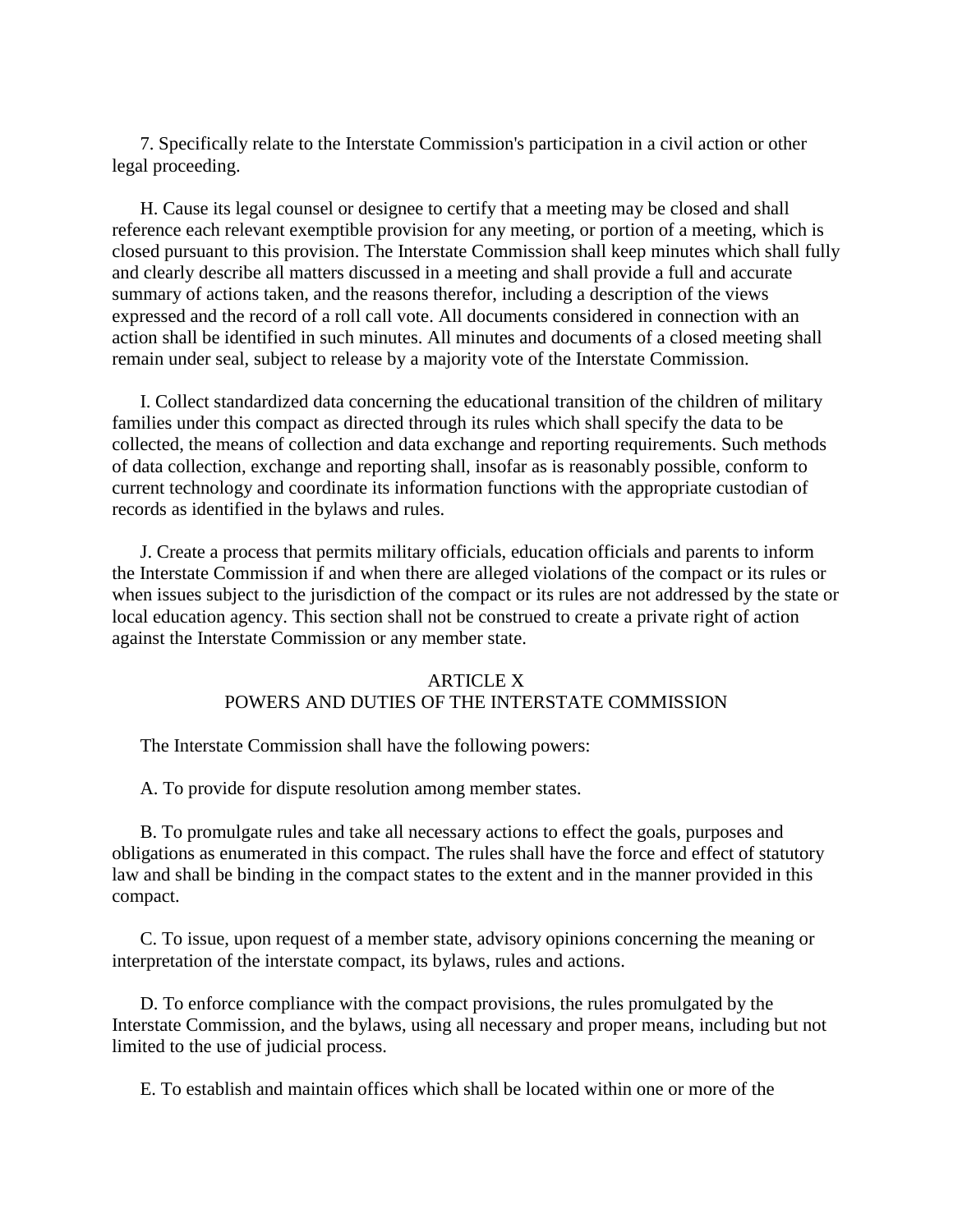member states.

F. To purchase and maintain insurance and bonds.

G. To borrow, accept, hire or contract for services of personnel.

 H. To establish and appoint committees including, but not limited to, an executive committee as required by Article IX, Section E, which shall have the power to act on behalf of the Interstate Commission in carrying out its powers and duties hereunder.

 I. To elect or appoint such officers, attorneys, employees, agents, or consultants, and to fix their compensation, define their duties and determine their qualifications; and to establish the Interstate Commission's personnel policies and programs relating to conflicts of interest, rates of compensation, and qualifications of personnel.

 J. To accept any and all donations and grants of money, equipment, supplies, materials, and services, and to receive, utilize, and dispose of it.

 K. To lease, purchase, accept contributions or donations of, or otherwise to own, hold, improve or use any property, real, personal or mixed.

 L. To sell, convey, mortgage, pledge, lease, exchange, abandon, or otherwise dispose of any property, real, personal or mixed.

M. To establish a budget and make expenditures.

 N. To adopt a seal and bylaws governing the management and operation of the Interstate Commission.

 O. To report annually to the legislatures, governors, judiciary, and state councils of the member states concerning the activities of the Interstate Commission during the preceding year. Such reports shall also include any recommendations that may have been adopted by the Interstate Commission.

 P. To coordinate education, training and public awareness regarding the compact, its implementation and operation for officials and parents involved in such activity.

Q. To establish uniform standards for the reporting, collecting and exchanging of data.

R. To maintain corporate books and records in accordance with the bylaws.

 S. To perform such functions as may be necessary or appropriate to achieve the purposes of this compact.

 T. To provide for the uniform collection and sharing of information between and among member states, schools and military families under this compact.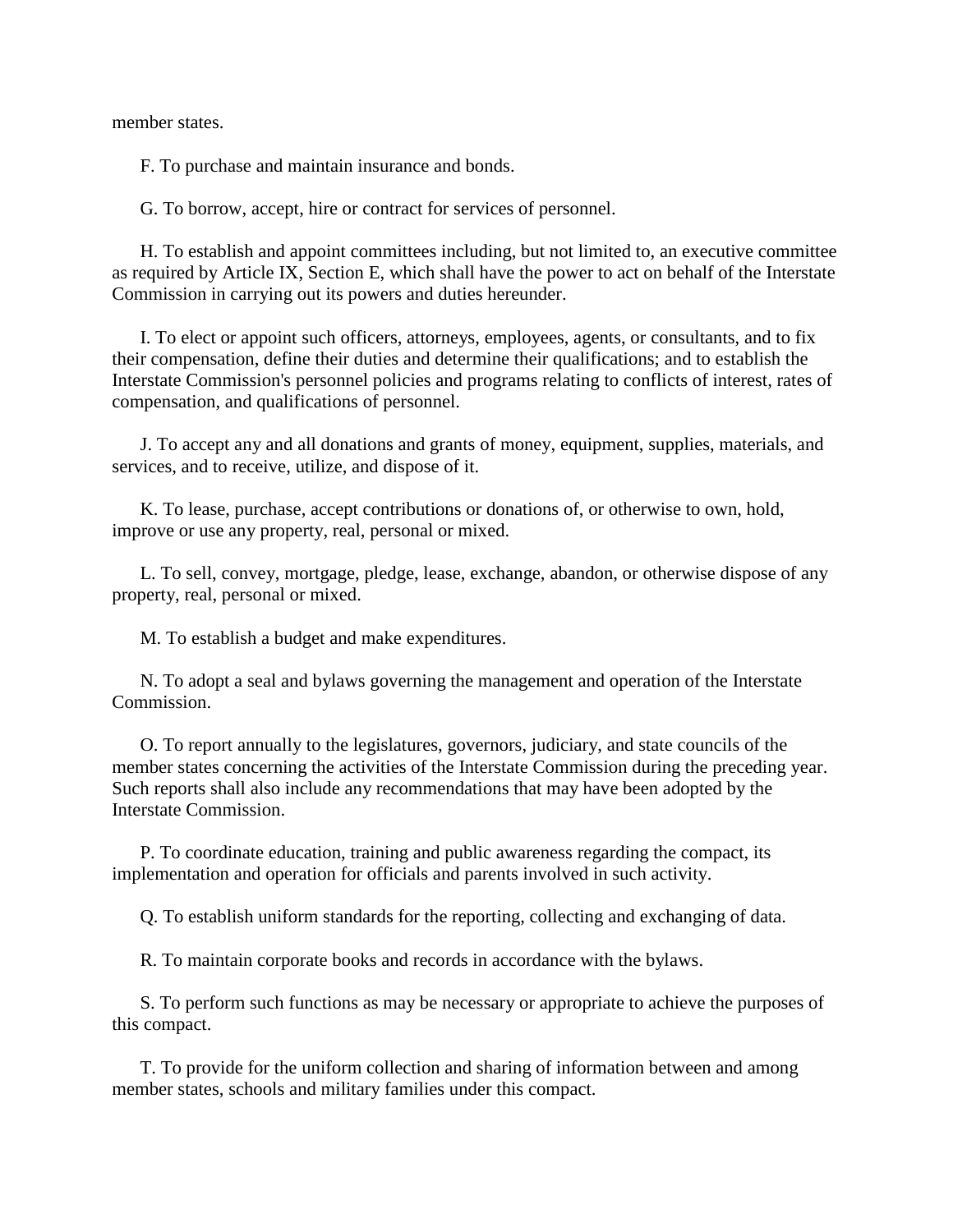# ARTICLE XI ORGANIZATION AND OPERATION OF THE INTERSTATE COMMISSION

 A. The Interstate Commission shall, by a majority of the members present and voting, within twelve months after the first Interstate Commission meeting, adopt bylaws to govern its conduct as may be necessary or appropriate to carry out the purposes of the compact, including, but not limited to:

1. Establishing the fiscal year of the Interstate Commission;

2. Establishing an executive committee, and such other committees as may be necessary;

 3. Providing for the establishment of committees and for governing any general or specific delegation of authority or function of the Interstate Commission;

 4. Providing reasonable procedures for calling and conducting meetings of the Interstate Commission, and ensuring reasonable notice of each such meeting;

 5. Establishing the titles and responsibilities of the officers and staff of the Interstate Commission;

 6. Providing a mechanism for concluding the operations of the Interstate Commission and the return of surplus funds that may exist upon the termination of the compact after the payment and reserving of all of its debts and obligations;

7. Providing start-up rules for initial administration of the compact.

 B. The Interstate Commission shall, by a majority of the members, elect annually from among its members a chairperson, a vice-chairperson, and a treasurer, each of whom shall have such authority and duties as may be specified in the bylaws. The chairperson or, in the chairperson's absence or disability, the vice-chairperson, shall preside at all meetings of the Interstate Commission. The officers so elected shall serve without compensation or remuneration from the Interstate Commission provided that, subject to the availability of budgeted funds, the officers shall be reimbursed for ordinary and necessary costs and expenses incurred by them in the performance of their responsibilities as officers of the Interstate Commission.

C. Executive Committee, Officers and Personnel

 1. The executive committee shall have such authority and duties as may be set forth in the bylaws, including, but not limited to:

 a. Managing the affairs of the Interstate Commission in a manner consistent with the bylaws and purposes of the Interstate Commission;

 b. Overseeing an organizational structure within, and appropriate procedures for the Interstate Commission to provide for the creation of rules, operating procedures, and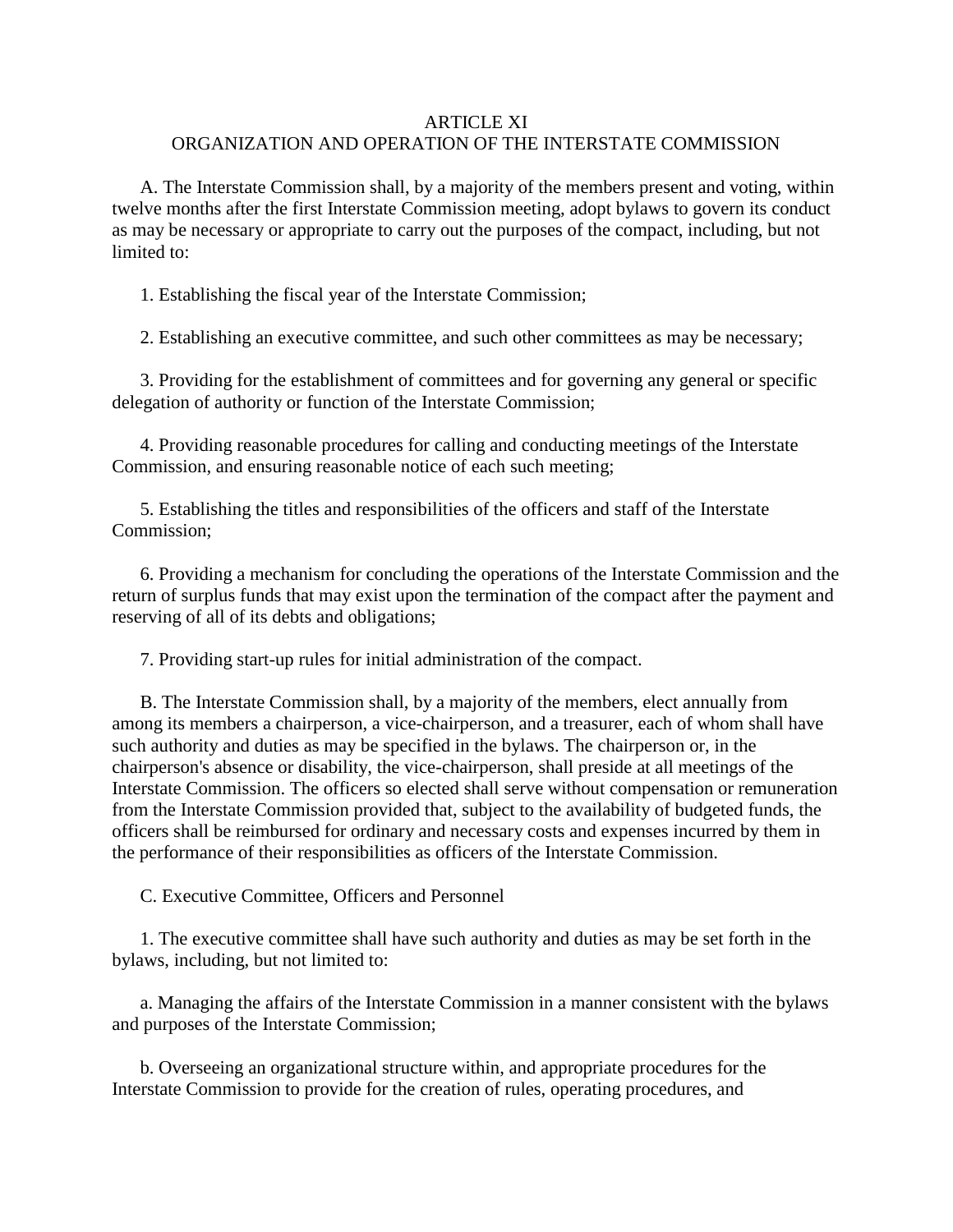administrative and technical support functions; and

 c. Planning, implementing, and coordinating communications and activities with other state, federal and local government organizations in order to advance the goals of the Interstate Commission.

 2. The executive committee may, subject to the approval of the Interstate Commission, appoint or retain an executive director for such period, upon such terms and conditions and for such compensation, as the Interstate Commission may deem appropriate. The executive director shall serve as secretary to the Interstate Commission, but shall not be a member of the Interstate Commission. The executive director shall hire and supervise such other persons as may be authorized by the Interstate Commission.

 D. The Interstate Commission's executive director and its employees shall be immune from suit and liability, either personally or in their official capacity, for a claim for damage to or loss of property or personal injury or other civil liability caused or arising out of or relating to an actual or alleged act, error, or omission that occurred, or that such person had a reasonable basis for believing occurred, within the scope of Interstate Commission employment, duties, or responsibilities provided, such person shall not be protected from suit or liability for damage, loss, injury, or liability caused by the intentional or willful and wanton misconduct of such person.

 1. The liability of the Interstate Commission's executive director and employees or Interstate Commission representatives, acting within the scope of such person's employment or duties for acts, errors, or omissions occurring within such person's state may not exceed the limits of liability set forth under the Constitution and laws of that state for state officials, employees, and agents. The Interstate Commission is considered to be an instrumentality of the states for the purposes of any such action. Nothing in this subsection shall be construed to protect such person from suit or liability for damage, loss, injury, or liability caused by the intentional or willful and wanton misconduct of such person.

 2. The Interstate Commission shall defend the executive director and its employees and, subject to the approval of the Attorney General or other appropriate legal counsel of the member state represented by an Interstate Commission representative, shall defend such Interstate Commission representative in any civil action seeking to impose liability arising out of an actual or alleged act, error or omission that occurred within the scope of Interstate Commission employment, duties or responsibilities, or that the defendant had a reasonable basis for believing occurred within the scope of Interstate Commission employment, duties, or responsibilities, provided that the actual or alleged act, error, or omission did not result from intentional or willful and wanton misconduct on the part of such person.

 3. To the extent not covered by the state involved, member state, or the Interstate Commission, the representatives or employees of the Interstate Commission shall be held harmless in the amount of a settlement or judgment, including attorney's fees and costs, obtained against such persons arising out of an actual or alleged act, error, or omission that occurred within the scope of Interstate Commission employment, duties, or responsibilities, or that such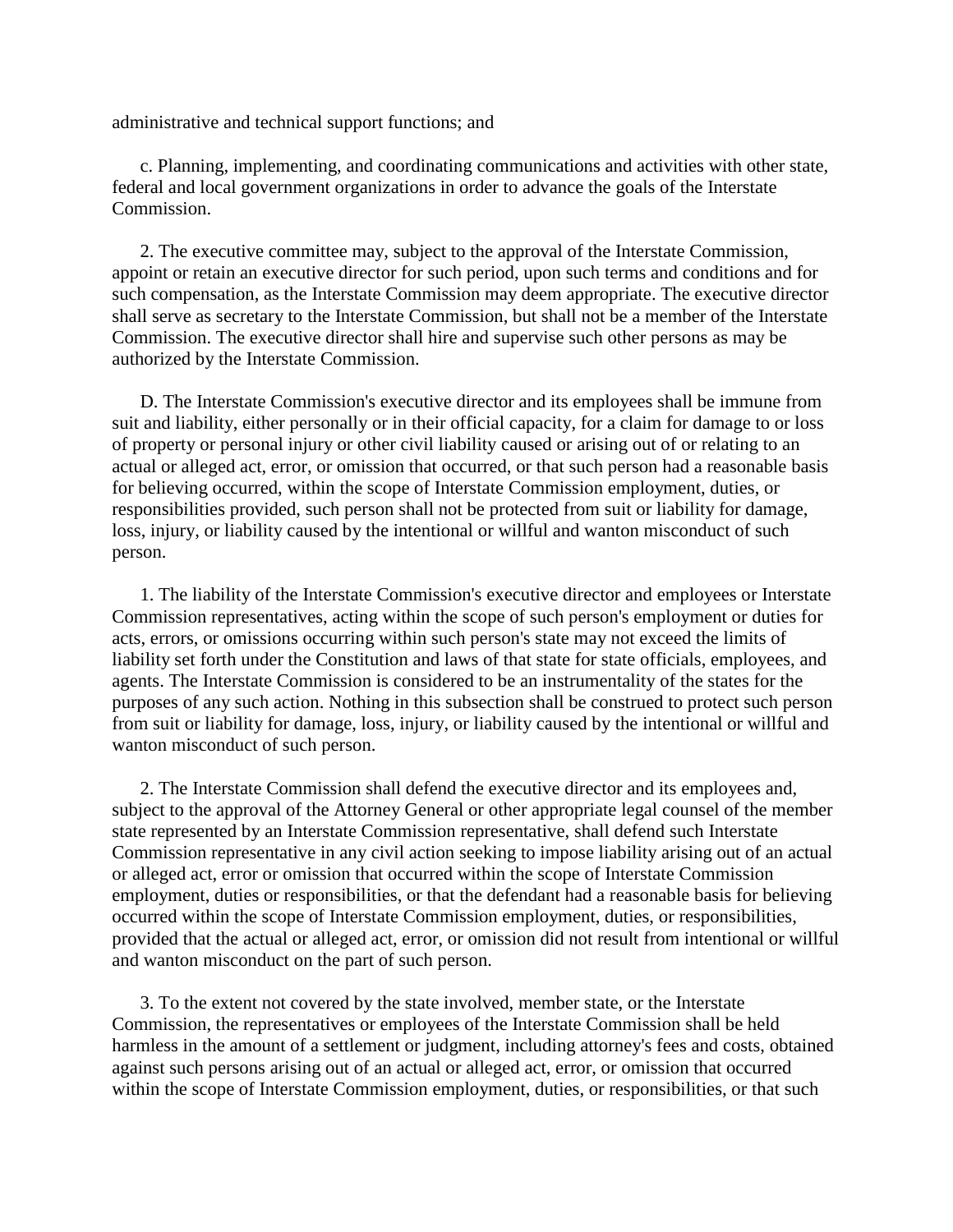persons had a reasonable basis for believing occurred within the scope of Interstate Commission employment, duties, or responsibilities, provided that the actual or alleged act, error, or omission did not result from intentional or willful and wanton misconduct on the part of such persons.

### ARTICLE XII RULEMAKING FUNCTIONS OF THE INTERSTATE COMMISSION

 A. The Interstate Commission shall promulgate reasonable rules in order to effectively and efficiently achieve the purposes of this compact. Notwithstanding the foregoing, in the event the Interstate Commission exercises its rulemaking authority in a manner that is beyond the scope of the purposes of this compact, or the powers granted hereunder, then such an action by the Interstate Commission shall be invalid and have no force or effect.

 B. Rules shall be made pursuant to a rulemaking process that substantially conforms to the "Model State Administrative Procedure Act," of 1981 Act, Uniform Laws Annotated, Vol. 15, p.1 (2000) as amended, as may be appropriate to the operations of the Interstate Commission.

 C. Not later than thirty days after a rule is promulgated, any person may file a petition for judicial review of the rule provided, the filing of such a petition shall not stay or otherwise prevent the rule from becoming effective unless the court finds that the petitioner has a substantial likelihood of success. The court shall give deference to the actions of the Interstate Commission consistent with applicable law and shall not find the rule to be unlawful if the rule represents a reasonable exercise of the Interstate Commission's authority.

 D. If a majority of the legislatures of the compacting states rejects a rule by enactment of a statute or resolution in the same manner used to adopt the compact, then such rule shall have no further force and effect in any compacting state.

# ARTICLE XIII OVERSIGHT, ENFORCEMENT, AND DISPUTE RESOLUTION

### A. Oversight

 1. The executive, legislative and judicial branches of state government in each member state shall enforce this compact and shall take all actions necessary and appropriate to effectuate the compact's purposes and intent. The provisions of this compact and the rules promulgated hereunder shall have standing as statutory law.

 2. All courts shall take judicial notice of the compact and the rules in any judicial or administrative proceeding in a member state pertaining to the subject matter of this compact which may affect the powers, responsibilities or actions of the Interstate Commission.

 3. The Interstate Commission shall be entitled to receive all service of process in any such proceeding, and shall have standing to intervene in the proceeding for all purposes. Failure to provide service of process to the Interstate Commission shall render a judgment or order void as to the Interstate Commission, this compact or promulgated rules.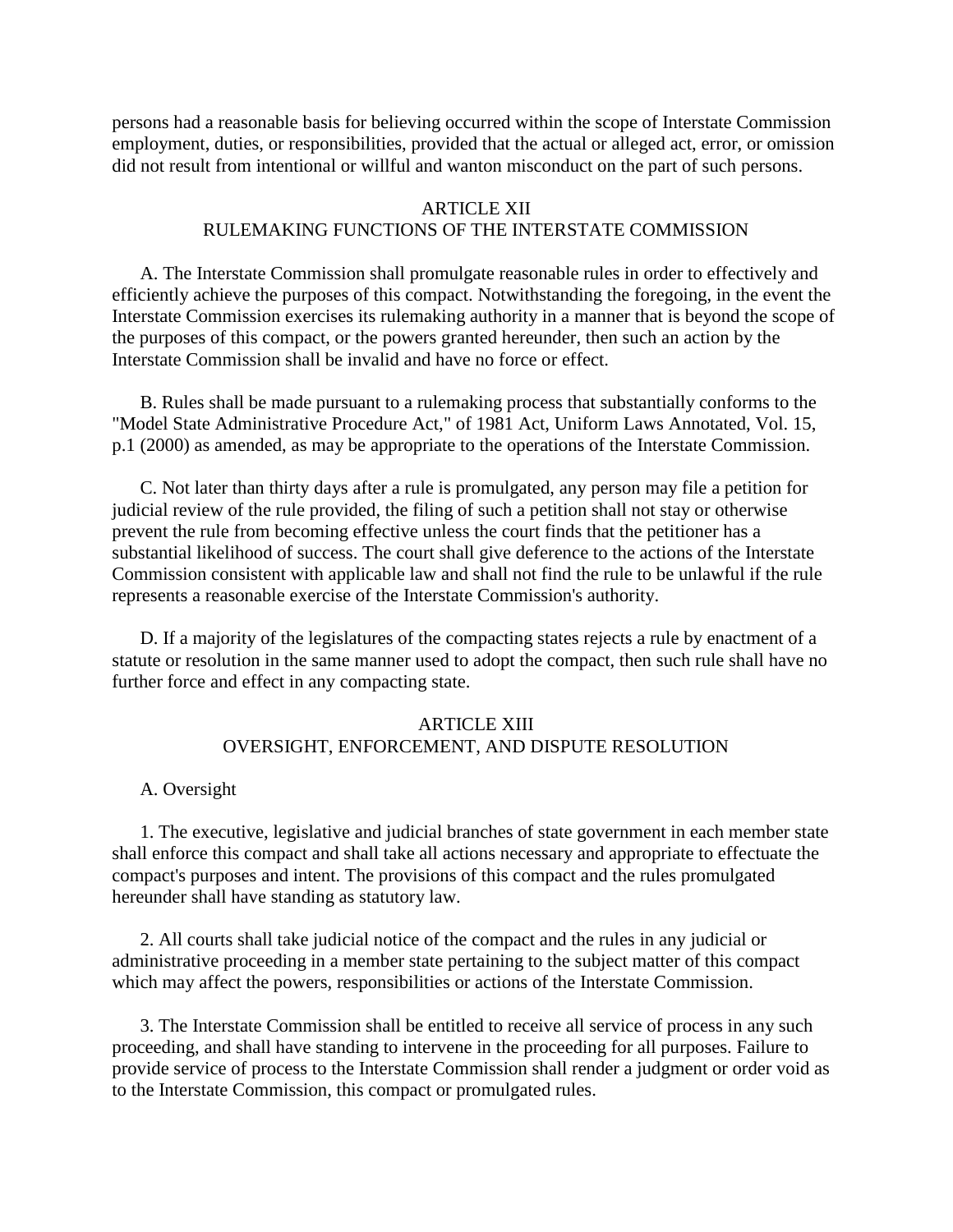B. If the Interstate Commission determines that a member state has defaulted in the performance of its obligations or responsibilities under this compact, or the bylaws or promulgated rules, the Interstate Commission shall:

 1. Provide written notice to the defaulting state and other member states of the nature of the default, the means of curing the default and any action taken by the Interstate Commission. The Interstate Commission shall specify the conditions by which the defaulting state must cure its default.

2. Provide remedial training and specific technical assistance regarding the default.

 3. If the defaulting state fails to cure the default, the defaulting state shall be terminated from the compact upon an affirmative vote of a majority of the member states and all rights, privileges and benefits conferred by this compact shall be terminated from the effective date of termination. A cure of the default does not relieve the offending state of obligations or liabilities incurred during the period of the default.

 4. Suspension or termination of membership in the compact shall be imposed only after all other means of securing compliance have been exhausted. Notice of intent to suspend or terminate shall be given by the Interstate Commission to the Governor, the majority and minority leaders of the defaulting state's legislature, and each of the member states.

 5. The state which has been suspended or terminated is responsible for all assessments, obligations and liabilities incurred through the effective date of suspension or termination including obligations, the performance of which extends beyond the effective date of suspension or termination.

 6. The Interstate Commission shall not bear any costs relating to any state that has been found to be in default or which has been suspended or terminated from the compact, unless otherwise mutually agreed upon in writing between the Interstate Commission and the defaulting state.

 7. The defaulting state may appeal the action of the Interstate Commission by petitioning the U.S. District Court for the District of Columbia or the federal district where the Interstate Commission has its principal offices. The prevailing party shall be awarded all costs of such litigation including reasonable attorney's fees.

### C. Dispute Resolution

 1. The Interstate Commission shall attempt, upon the request of a member state, to resolve disputes which are subject to the compact and which may arise among member states and between member and nonmember states.

 2. The Interstate Commission shall promulgate a rule providing for both mediation and binding dispute resolution for disputes as appropriate.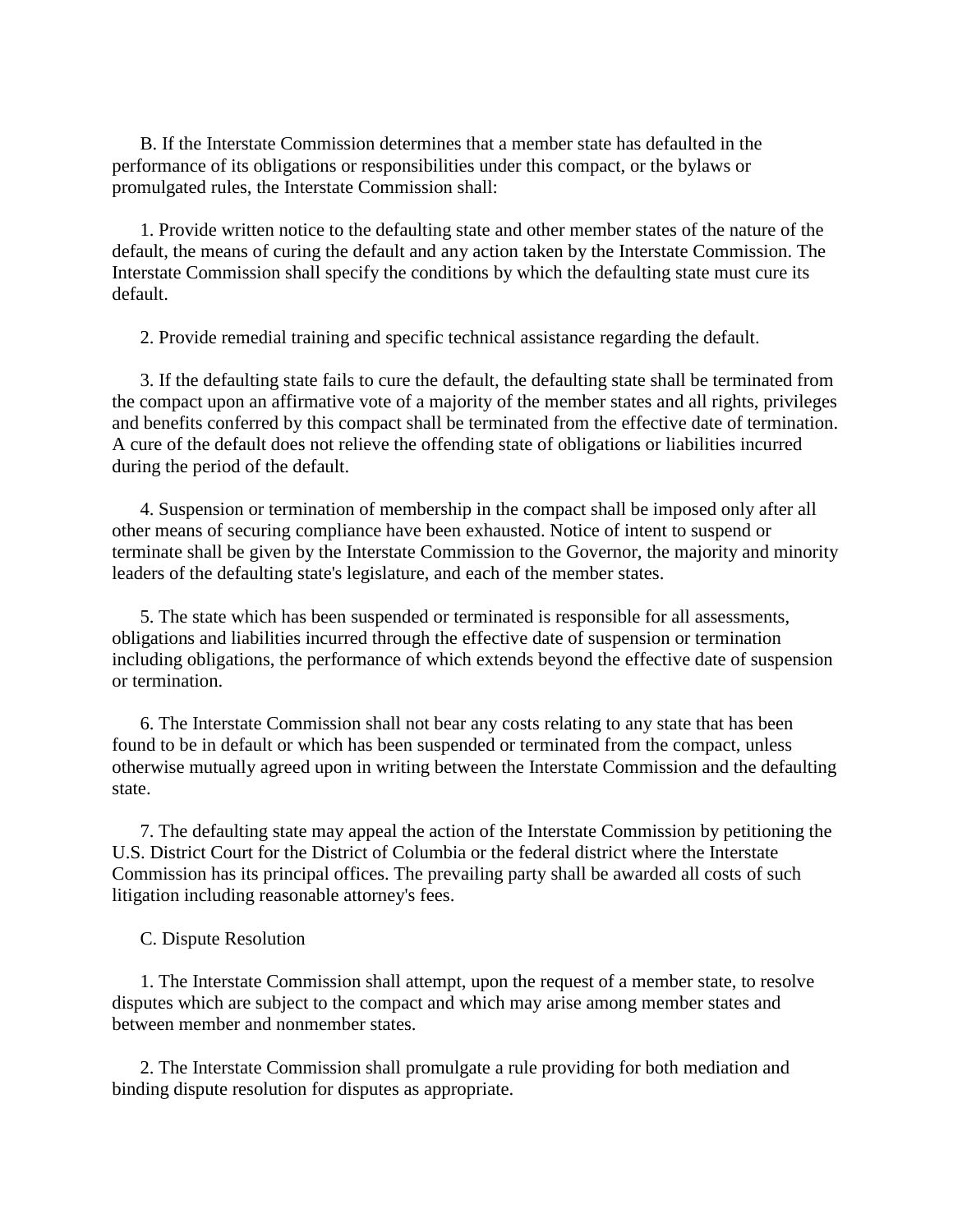### D. Enforcement

 1. The Interstate Commission, in the reasonable exercise of its discretion, shall enforce the provisions and rules of this compact.

 2. The Interstate Commission may, by majority vote of the members, initiate legal action in the United States District Court for the District of Columbia or, at the discretion of the Interstate Commission, in the federal district where the Interstate Commission has its principal offices, to enforce compliance with the provisions of the compact, its promulgated rules and bylaws, against a member state in default. The relief sought may include both injunctive relief and damages. In the event judicial enforcement is necessary the prevailing party shall be awarded all costs of such litigation including reasonable attorney's fees.

 3. The remedies herein shall not be the exclusive remedies of the Interstate Commission. The Interstate Commission may avail itself of any other remedies available under state law or the regulation of a profession.

# ARTICLE XIV FINANCING OF THE INTERSTATE COMMISSION

 A. The Interstate Commission shall pay, or provide for the payment of, the reasonable expenses of its establishment, organization and ongoing activities.

 B. The Interstate Commission may levy on and collect an annual assessment from each member state to cover the cost of the operations and activities of the Interstate Commission and its staff which must be in a total amount sufficient to cover the Interstate Commission's annual budget as approved each year. The aggregate annual assessment amount shall be allocated based upon a formula to be determined by the Interstate Commission, which shall promulgate a rule binding upon all member states.

 C. The Interstate Commission shall not incur obligations of any kind prior to securing the funds adequate to meet the same; nor shall the Interstate Commission pledge the credit of any of the member states, except by and with the authority of the member state.

 D. The Interstate Commission shall keep accurate accounts of all receipts and disbursements. The receipts and disbursements of the Interstate Commission shall be subject to the audit and accounting procedures established under its bylaws. However, all receipts and disbursements of funds handled by the Interstate Commission shall be audited yearly by a certified or licensed public accountant and the report of the audit shall be included in and become part of the annual report of the Interstate Commission.

# ARTICLE XV MEMBER STATES, EFFECTIVE DATE AND AMENDMENT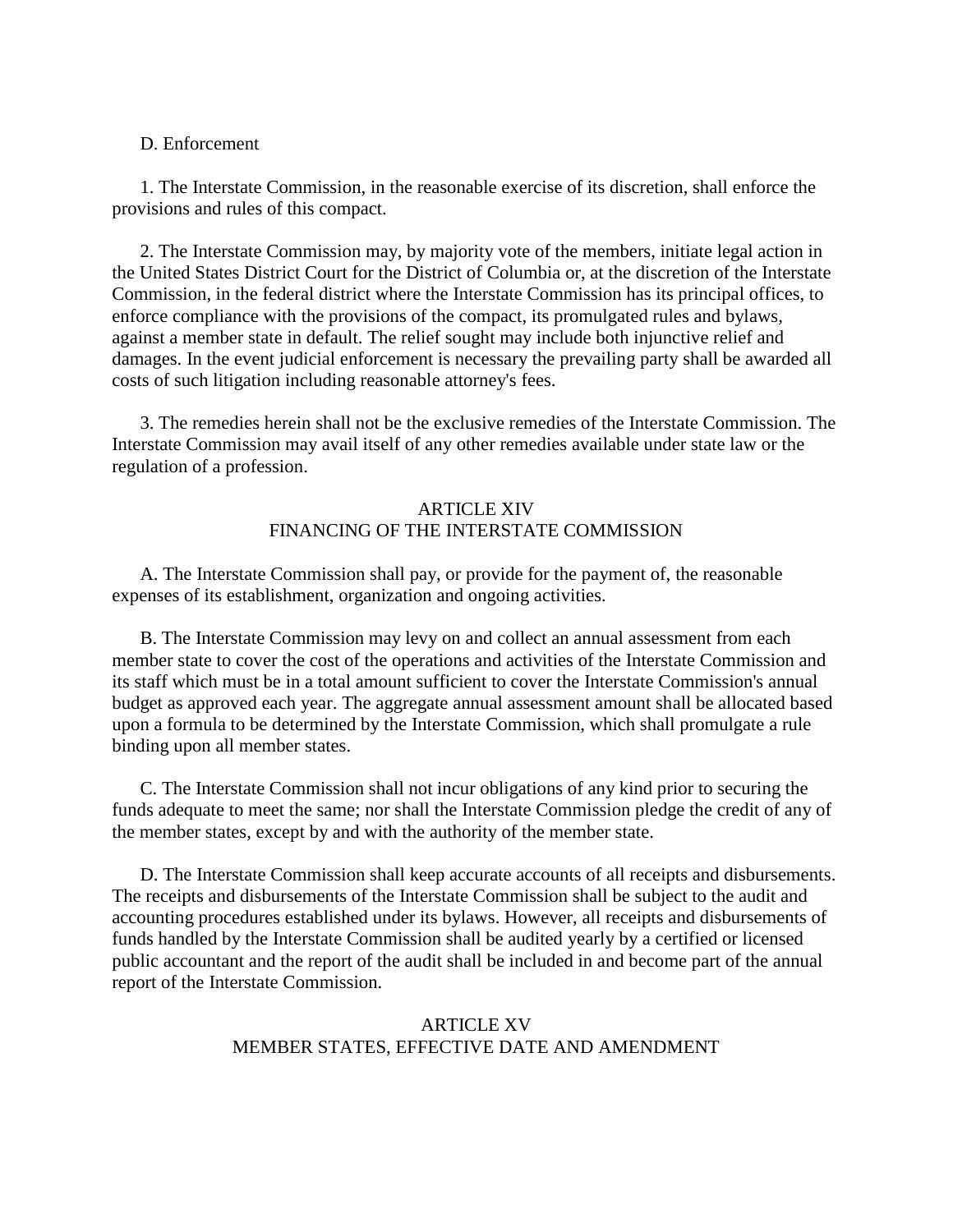A. Any state is eligible to become a member state.

 B. The compact shall become effective and binding upon legislative enactment of the compact into law by no less than ten of the states. The effective date shall be no earlier than December 1, 2007. Thereafter it shall become effective and binding as to any other member state upon enactment of the compact into law by that state. The governors of nonmember states or their designees shall be invited to participate in the activities of the Interstate Commission on a nonvoting basis prior to adoption of the compact by all states.

 C. The Interstate Commission may propose amendments to the compact for enactment by the member states. No amendment shall become effective and binding upon the Interstate Commission and the member states unless and until it is enacted into law by unanimous consent of the member states.

# **ARTICLE XVI** WITHDRAWAL AND DISSOLUTION

#### A. Withdrawal

 1. Once effective, the compact shall continue in force and remain binding upon each and every member state provided a member state may withdraw from the compact by specifically repealing the statute, which enacted the compact into law.

 2. Withdrawal from this compact shall be by the enactment of a statute repealing the same, but shall not take effect until one year after the effective date of such statute and until written notice of the withdrawal has been given by the withdrawing state to the Governor of each other member jurisdiction.

 3. The withdrawing state shall immediately notify the chairperson of the Interstate Commission in writing upon the introduction of legislation repealing this compact in the withdrawing state. The Interstate Commission shall notify the other member states of the withdrawing state's intent to withdraw within sixty days of its receipt thereof.

 4. The withdrawing state is responsible for all assessments, obligations and liabilities incurred through the effective date of withdrawal, including obligations, the performance of which extend beyond the effective date of withdrawal.

 5. Reinstatement following withdrawal of a member state shall occur upon the withdrawing state reenacting the compact or upon such later date as determined by the Interstate Commission.

B. Dissolution of Compact

 1. This compact shall dissolve effective upon the date of the withdrawal or default of the member state which reduces the membership in the compact to one member state.

2. Upon the dissolution of this compact, the compact becomes null and void and shall be of